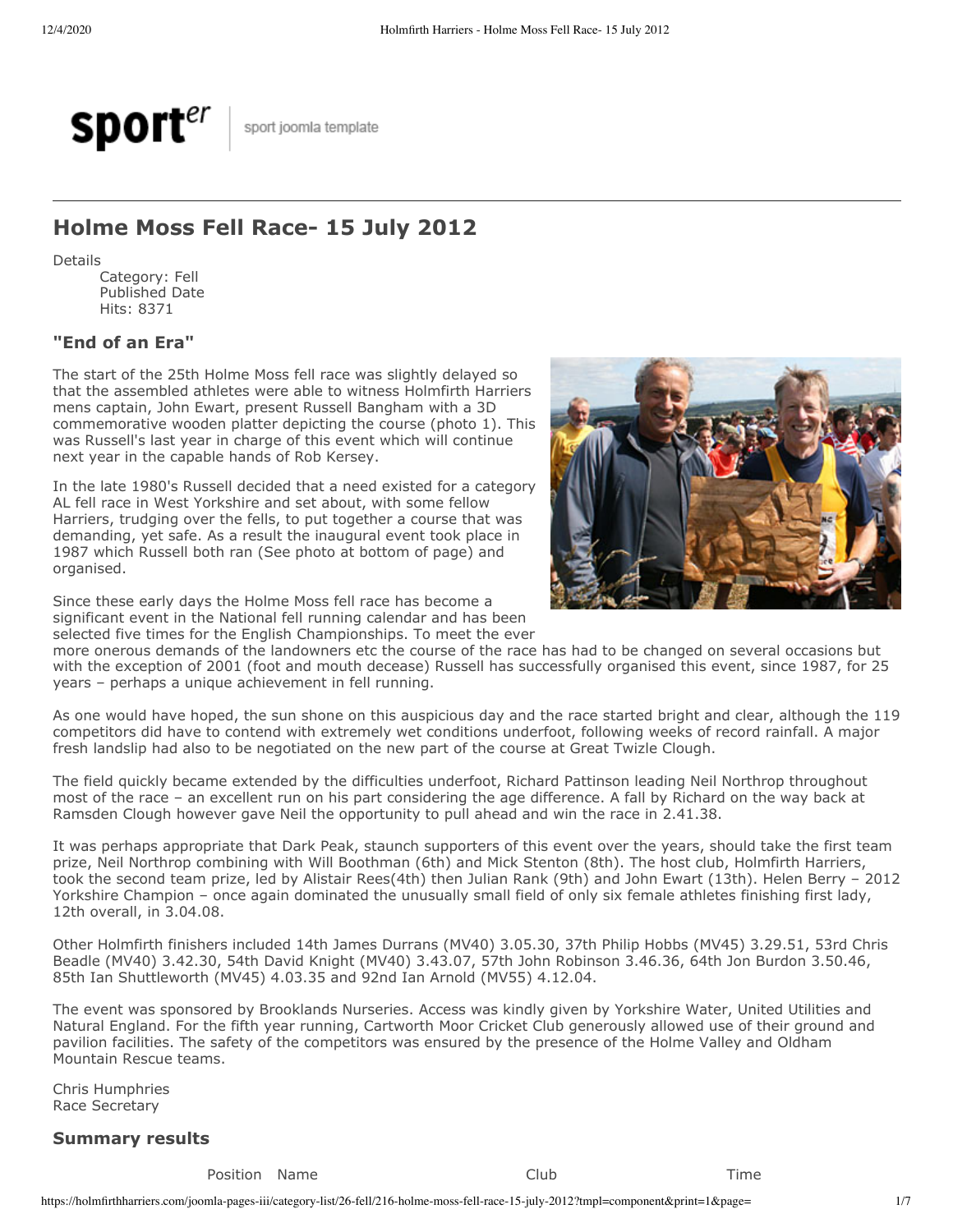| Top 10 Male             | 1                                   | Neil Northrop                                                                                                                    | Dark Peak                                                                          | 2.41.38                                             |
|-------------------------|-------------------------------------|----------------------------------------------------------------------------------------------------------------------------------|------------------------------------------------------------------------------------|-----------------------------------------------------|
|                         | 2                                   | Richard Pattinson (MV45)                                                                                                         | Pudsey and Bramley                                                                 | 2.44.02                                             |
|                         | 3                                   | Mark Ollerenshaw                                                                                                                 | Glossopdale Harriers                                                               | 2.50.06                                             |
|                         | $\overline{4}$                      | Alistair Rees (MV40)                                                                                                             | Holmfirth                                                                          | 2.50.20                                             |
|                         | 5                                   | Chris Birchall                                                                                                                   | Leeds City                                                                         | 2.51.35                                             |
|                         | 6                                   | Will Boothman                                                                                                                    | Dark Peak                                                                          | 2.52.23                                             |
|                         | 7                                   | Andy Thorpe (MV40)                                                                                                               | Calder Valley Fell Runners                                                         | 2.53.22                                             |
|                         | 8                                   | Mick Stenton (MV50)                                                                                                              | Dark Peak                                                                          | 2.55.18                                             |
|                         | 9                                   | Julian Rank (MV50)                                                                                                               | Holmfirth                                                                          | 2.56.38                                             |
|                         | 10                                  | Julian Minshull (MV50)                                                                                                           | Glossopdale Harriers                                                               | 3.02.03                                             |
| Top 5 Female            | 1(12)<br>2(43)<br>3(67)             | Helen Berry<br>Christine Howard (FV40)<br>Joanne Warboys-Hodgson (FV40)<br>$4(=105)$ Ann Wyatt<br>5(=110) Caroline Kimber (FV40) | Holmfirth<br>Matlock AC<br>Denby Dale Travellers<br>U/A<br><b>Rocktart Runners</b> | 3.04.08<br>3.33.55<br>3.52.13<br>4.44.58<br>5.18.04 |
| Male Veterans O/40      | 1(2)                                | Richard Pattinson                                                                                                                | Pudsey and Bramley                                                                 | 2.44.02                                             |
|                         | 2(4)                                | <b>Alistair Rees</b>                                                                                                             | Holmfirth                                                                          | 2.50.20                                             |
|                         | 3(7)                                | Andy Thorpe                                                                                                                      | Calder Valley Fell Runners                                                         | 2.53.22                                             |
| Female Veterans<br>O/40 | 1(43)<br>2(67)                      | Christine Howard<br>Joanne Warboys-Hodgson<br>3(=110) Caroline Kimber                                                            | Matlock AC<br>Denby Dale Travellers<br><b>Rocktart Runners</b>                     | 3.33.55<br>3.52.13<br>5.18.04                       |
| Male Veterans O/45      | 1(2)                                | Richard Pattinson                                                                                                                | Pudsey and Bramley                                                                 | 2.44.02                                             |
|                         | 2(8)                                | Mick Stenton                                                                                                                     | Dark Peak                                                                          | 2.55.18                                             |
|                         | 3(9)                                | Julian Rank                                                                                                                      | Holmfirth                                                                          | 2.56.38                                             |
| Male Veterans O/50      | 1(8)                                | Mick Stenton                                                                                                                     | Dark Peak                                                                          | 2.55.18                                             |
|                         | 2(9)                                | Julian Rank                                                                                                                      | Holmfirth                                                                          | 2.56.38                                             |
|                         | 3(10)                               | Julian Minshull                                                                                                                  | Glossopdale Harriers                                                               | 3.02.03                                             |
| Male Veterans O/55      | 1(13)                               | John Ewart                                                                                                                       | Holmfirth                                                                          | 3.04.44                                             |
|                         | 2(30)                               | Keith Holmes                                                                                                                     | Dark Peak                                                                          | 3.22.23                                             |
|                         | 3(34)                               | Andy Normandale                                                                                                                  | York Acorn                                                                         | 3.27.56                                             |
| Male Veterans O/60      | 1(86)                               | Nick Harris                                                                                                                      | Rossendale                                                                         | 4.04.10                                             |
|                         | 2(87)                               | Dennis Lucas                                                                                                                     | Rochdale                                                                           | 4.04.44                                             |
|                         | 2(90)                               | Peter Calladine                                                                                                                  | Saddleworth                                                                        | 4.11.25                                             |
| Male Veterans O/65      | 1(87)                               | Dennis Lucas                                                                                                                     | Rochdale                                                                           | 4.04.44                                             |
|                         | 2(109)                              | Colin Grime                                                                                                                      | Spectrum Striders                                                                  | 5.11.16                                             |
|                         | 3(112)                              | Henry Marston                                                                                                                    | <b>RHAC</b>                                                                        | 5.23.59                                             |
| Male Teams              | $\mathbf{1}$<br>$\overline{2}$<br>3 | Dark Peak<br>Holmfirth<br>Glossopdale                                                                                            |                                                                                    | 15 points<br>26 points<br>31 points                 |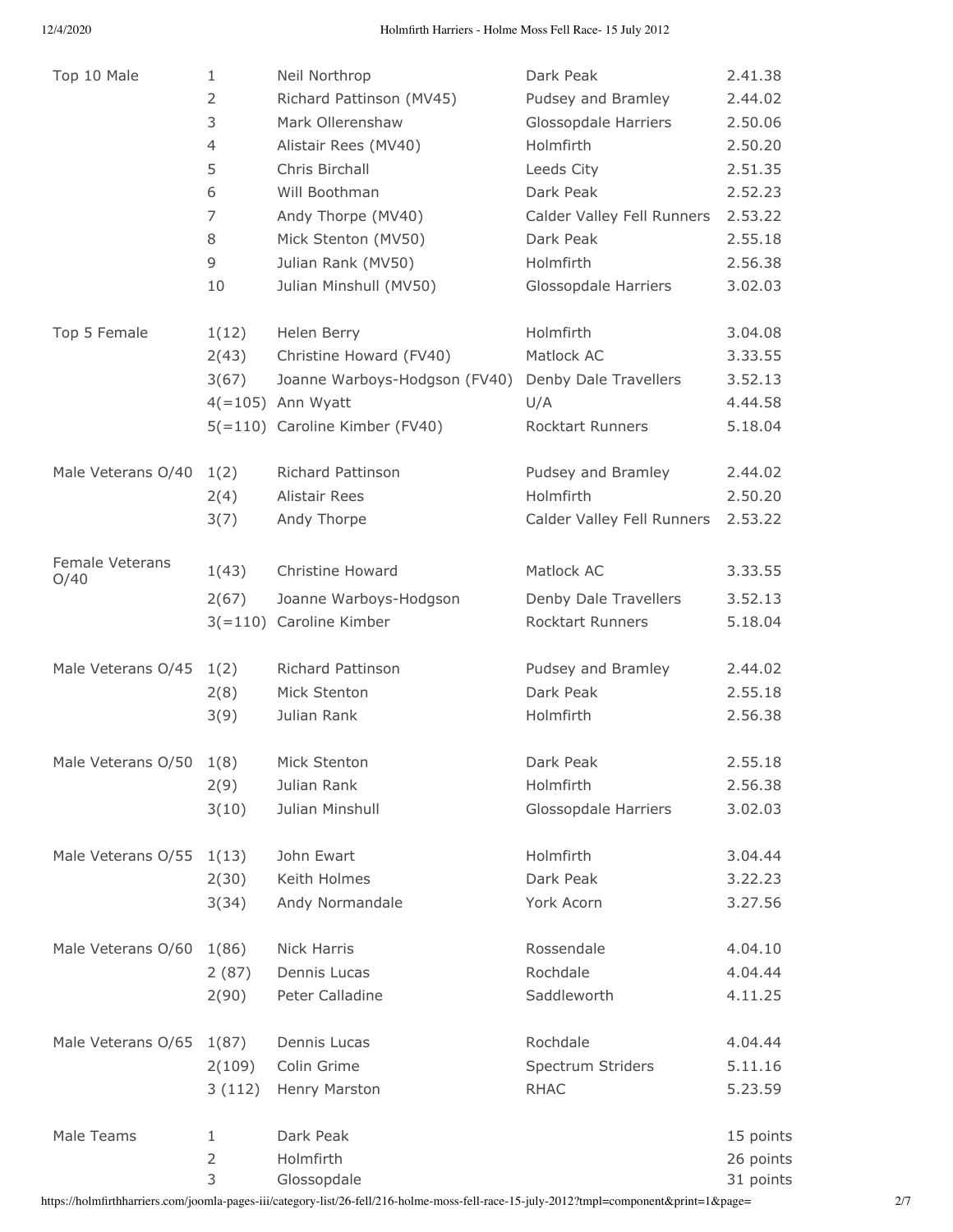#### 119 RUNNERS STARTED

# **Full results**

## HOLME MOSS FELL RACE JULY 15th 2012

| POSITION FIRST | <b>NAME</b>                  | <b>SURNAME</b>                  | <b>CLUB</b>                                   | <b>CATEGORY</b>  | <b>TIME</b>        |
|----------------|------------------------------|---------------------------------|-----------------------------------------------|------------------|--------------------|
| 1              | <b>NEIL</b>                  | <b>NORTHROP</b>                 | <b>DARK PEAK</b>                              | M                | 2.41.38            |
| $\overline{2}$ | <b>RICHARD</b>               | <b>PATTINSON</b>                | PUDSEY AND BRAMLEY                            | <b>MV45</b>      | 2.44.02            |
| 3              | <b>MARK</b>                  | OLLERENSHAW                     | <b>GLOSSOPDALE</b><br><b>HARRIERS</b>         | M                | 2.50.06            |
| 4              | <b>ALISTAIR</b>              | <b>REES</b>                     | <b>HOLMFIRTH</b>                              | MV40             | 2.50.20            |
| 5              | <b>CHRIS</b>                 | <b>BIRCHALL</b>                 | <b>LEEDS CITY</b>                             | M                | 2.51.35            |
| 6              | WILL                         | <b>BOOTHMAN</b>                 | <b>DARK PEAK</b><br><b>CALDER VALLEY FELL</b> | M                | 2.52.23            |
| 7              | <b>ANDY</b>                  | <b>THORPE</b>                   | <b>RUNNERS</b>                                | <b>MV40</b>      | 2.53.22            |
| 8              | <b>MICK</b>                  | <b>STENTON</b>                  | <b>DARK PEAK</b>                              | <b>MV50</b>      | 2.55.18            |
| 9              | <b>JULIAN</b>                | <b>RANK</b>                     | <b>HOLMFIRTH</b>                              | <b>MV50</b>      | 2.56.38            |
| 10             | <b>JULIAN</b>                | <b>MINSHULL</b>                 | <b>GLOSSOPDALE</b><br><b>HARRIERS</b>         | <b>MV50</b>      | 3.02.03            |
| 11             | <b>KEVIN</b>                 | <b>HOULT</b>                    | <b>CALDER VALLEY FELL</b><br><b>RUNNERS</b>   | M                | 3.03.49            |
| 12             | <b>HELEN</b>                 | <b>BERRY</b>                    | <b>HOLMFIRTH</b>                              | F                | 3.04.08            |
| 13             | <b>JOHN</b>                  | <b>EWART</b>                    | <b>HOLMFIRTH</b>                              | <b>MV55</b>      | 3.04.44            |
| 14             | <b>JAMES</b>                 | <b>DURRANS</b>                  | <b>HOLMFIRTH</b>                              | <b>MV40</b>      | 3.05.30            |
| 15             | <b>JOHN</b>                  | <b>DOYLE</b>                    | PENNINE                                       | <b>MV45</b>      | 3.08.17            |
| 16<br>17       | <b>ROB</b><br><b>TIM</b>     | <b>FURNESS</b><br>WHITTAKER     | <b>HORSFORTH HARRIERS</b><br>U/A              | M<br><b>MV45</b> | 3.10.44<br>3.11.20 |
|                |                              |                                 | <b>GLOSSOPDALE</b>                            |                  |                    |
| 18             | <b>ALISTAIR</b>              | <b>COWELL</b>                   | <b>HARRIERS</b>                               | M                | 3.12.12            |
| 19             | <b>JONATHAN BARNARD</b>      |                                 | U/A                                           | M                | 3.13.07            |
| 20             | <b>MATTY</b>                 | <b>DAWSON</b>                   | <b>GLOSSOPDALE</b><br><b>HARRIERS</b>         | M                | 3.14.44            |
| 21             | <b>MICK</b>                  | <b>HILL</b>                     | PUDSEY AND BRAMLEY                            | M                | 3.16.26            |
| 22             | <b>MATTY</b>                 | <b>BRENNAN</b>                  | <b>EREWASH VALLEY</b>                         | M                | 3.16.28            |
| 23             | <b>ADAM</b>                  | MICKLETHWAITE                   | U/A                                           | M                | 3.18.20            |
| 24<br>25       | <b>AUSTIN</b><br>CHARLIE     | <b>FROST</b><br><b>MCINTOSH</b> | <b>DARK PEAK</b><br>PUDSEY AND BRAMLEY        | M<br><b>MV45</b> | 3.19.30<br>3.20.42 |
|                |                              |                                 | <b>GLOSSOPDALE</b>                            |                  |                    |
| 26             | <b>ANDY</b>                  | <b>OLIVER</b>                   | <b>HARRIERS</b>                               | M                | 3.21.12            |
| 27             | <b>JAMES</b>                 | <b>MORRIS</b>                   | <b>DEWSBURY ROAD</b><br><b>RUNNERS</b>        | MV40             | 3.21.20            |
| 28             | <b>GILES</b>                 | <b>BAILEY</b>                   | MELTHAM AC                                    | <b>MV45</b>      | 3.21.28            |
| 29             | <b>CONRAD</b>                | <b>DRESCHER</b>                 | U/A                                           | M                | 3.21.34            |
| 30             | <b>KEITH</b>                 | <b>HOLMES</b>                   | <b>DARK PEAK</b>                              | <b>MV55</b>      | 3.22.23            |
| 31<br>32       | <b>MARTIN</b><br><b>NOEL</b> | ZALESKI<br><b>CLOUGH</b>        | U/A<br>THIRSK AND SOWERBY                     | M<br><b>MV45</b> | 3.24.25<br>3.26.10 |
| 33             | <b>DAVID</b>                 | <b>RYDER</b>                    | <b>HIGH PEAK CYCLES</b>                       | M                | 3.27.49            |
| 34             | <b>ANDY</b>                  | <b>NORMANDALE</b>               | YORK ACORN                                    | <b>MV55</b>      | 3.27.56            |
| 35             | <b>STEVE</b>                 | <b>STEAD</b>                    | PENISTONE FOOTPATH<br><b>HARRIERS</b>         | M                | 3.28.00            |
| 36             | <b>PETER</b>                 | WILKIN                          | THIRSK AND SOWERBY                            | <b>MV50</b>      | 3.28.58            |
| 37             | PHILIP                       | <b>HOBBS</b>                    | <b>HOLMFIRTH</b>                              | <b>MV45</b>      | 3.29.51            |
| 38             | <b>STEPHEN</b>               | <b>BOOTH</b>                    | U/A                                           | <b>MV50</b>      | 3.30.08            |
| 39             | <b>GREGORY</b>               | <b>MCNALLY</b>                  | <b>HIGH PEAK CYCLES</b>                       | <b>MV40</b>      | 3.31.06            |
| 40             | <b>RICHARD</b>               | MACKIE                          | PENISTONE FOOTPATH<br><b>HARRIERS</b>         | <b>MV40</b>      | 3.31.17            |
| 41             | <b>DAVID</b>                 | <b>JOHNSTON</b>                 | <b>MERCIA</b>                                 | <b>MV50</b>      | 3.31.42            |
| 42             | <b>CHRIS</b>                 | <b>JACKSON</b>                  | <b>GLOSSOPDALE</b><br><b>HARRIERS</b>         | M                | 3.32.50            |
| 43             | <b>CHRISTINE HOWARD</b>      |                                 | MATLOCK AC                                    | <b>FV40</b>      | 3.33.55            |
| 44             | <b>ANDREW</b>                | <b>STIMSON</b>                  | <b>MANCHESTER AND</b><br><b>DISTRICT OC</b>   | M                | 3.34.21            |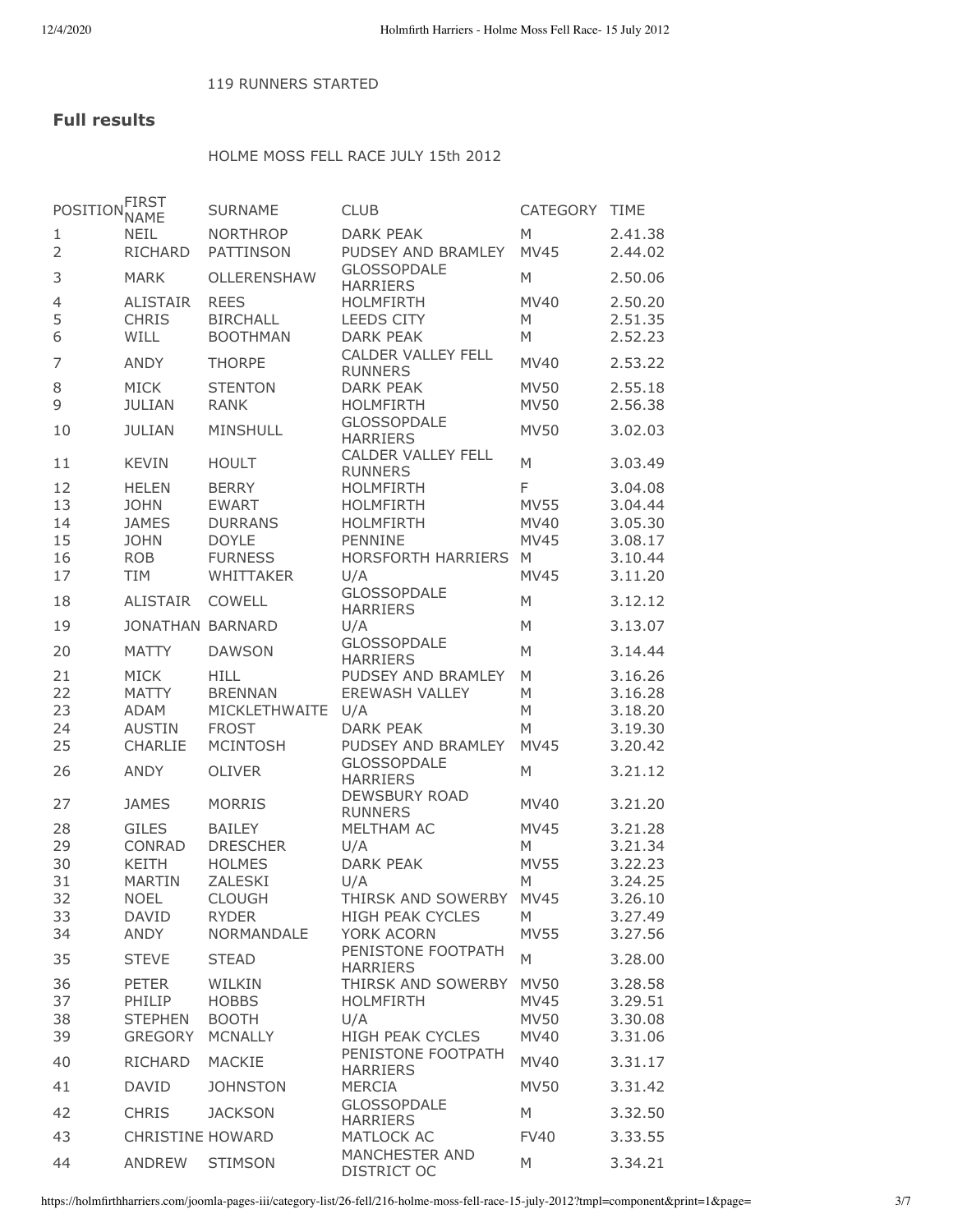| 12/4/2020 |                              |                                   | Holmfirth Harriers - Holme Moss Fell Race- 15 July 2012 |                            |                    |
|-----------|------------------------------|-----------------------------------|---------------------------------------------------------|----------------------------|--------------------|
| 45        | <b>ANDY</b>                  | <b>KENYON</b>                     | <b>EREWASH VALLEY</b>                                   | MV40                       | 3.34.59            |
| 46        | ANASTASI                     | <b>ANDREW</b>                     | <b>GLOSSOPDALE</b><br><b>HARRIERS</b>                   | <b>MV45</b>                | 3.37.35            |
| 47        | <b>GOETH</b>                 | <b>SUMNER</b>                     | U/A                                                     | M                          | 3.38.54            |
| 48        | <b>ELLIS</b>                 | <b>WARD</b>                       | U/A                                                     | M                          | 3.39.17            |
| 49        | <b>RON</b>                   | <b>REES</b>                       | PENNINE<br><b>CLAYTON LE MOORS</b>                      | <b>MV55</b>                | 3.39.40            |
| 50        | <b>PETER</b>                 | <b>BROWNING</b>                   | <b>HARRIERS</b>                                         | <b>MV50</b>                | 3.39.57            |
| 51        | <b>JULIAN</b>                | <b>VOGLER</b>                     | <b>VALLEY STRIDERS</b>                                  | <b>MV40</b>                | 3.40.30            |
| 52        | <b>STEPHEN</b>               | <b>KENWORTHY</b>                  | U/A                                                     | MV40                       | 3.40.42            |
| 53<br>54  | <b>CHRIS</b><br><b>DAVID</b> | <b>BEADLE</b><br><b>KNIGHT</b>    | <b>HOLMFIRTH</b><br><b>HOLMFIRTH</b>                    | MV40<br><b>MV40</b>        | 3.42.30<br>3.43.07 |
| 55        | <b>JOHN</b>                  | <b>SPENCER</b>                    | ROTHERHAM HARRIERS                                      | <b>MV50</b>                | 3.45.18            |
| 56        | DAVID                        | <b>SHEPHERD</b>                   | U/A                                                     | M                          | 3.45.51            |
| 57        | <b>JOHN</b>                  | <b>ROBINSON</b>                   | <b>HOLMFIRTH</b>                                        | M                          | 3.46.36            |
| 58<br>59  | DANIEL                       | <b>SHAW</b><br><b>SPENCER</b>     | <b>STADIUM RUNNERS</b>                                  | M<br>M                     | 3.48.03<br>3.49.00 |
|           | <b>GEOFF</b>                 |                                   | U/A<br><b>DEWSBURY ROAD</b>                             |                            |                    |
| 60        | <b>KEVIN</b>                 | <b>OATES</b>                      | <b>RUNNERS</b>                                          | <b>MV45</b>                | 3.49.10            |
| 61        | <b>MIKE</b>                  | <b>SYMONS</b>                     | <b>MANCHESTER YMCA</b><br><b>HARRIERS</b>               | MV40                       | 3.49.39            |
| 62        | <b>MARCEL</b>                | <b>DARLING</b>                    | <b>SHELTON STRIDERS</b>                                 | MV40                       | 3.50.37            |
| 63        | <b>ROBERT</b>                | <b>DONALD</b>                     | <b>SHELTON STRIDERS</b>                                 | M                          | 3.50.38            |
| 64<br>65  | <b>JON</b><br><b>MAX</b>     | <b>BURDON</b><br><b>HOWARD</b>    | <b>HOLMFIRTH</b><br>RETFORD AC                          | M<br><b>MV50</b>           | 3.50.46<br>3.51.02 |
|           |                              |                                   | <b>MANCHESTER YMCA</b>                                  |                            |                    |
| 66        | <b>MARK</b>                  | <b>GRIFFITHS</b>                  | <b>HARRIERS</b>                                         | M                          | 3.51.50            |
| 67        | <b>JOANNE</b>                | <b>WARBOYS-</b><br><b>HODGSON</b> | <b>DENBY DALE</b><br><b>TRAVELLERS</b>                  | <b>FV40</b>                | 3.52.13            |
| 68        | <b>ADAM</b>                  | <b>SPEED</b>                      | PUDSEY AND BRAMLEY                                      | M                          | 3.53.17            |
| 69        | DAVID                        | <b>PICKERING</b>                  | RETFORD AC                                              | <b>MV45</b>                | 3.54.00            |
| 70        | <b>RICHARD</b>               | <b>HEAP</b>                       | U/A<br>PENISTONE FOOTPATH                               | M                          | 3.54.52            |
| 71        | MICHAEL                      | <b>RAYNOR</b>                     | <b>HARRIERS</b>                                         | M                          | 3.55.06            |
| 72        | <b>KENNY</b>                 | <b>TURNER</b>                     | DARK PEAK                                               | <b>MV50</b>                | 3.55.44            |
| 73<br>74  | <b>MARK</b><br><b>MICK</b>   | <b>WOODHEAD</b><br><b>COOPER</b>  | <b>VALLEY STRIDERS</b><br>U/A                           | <b>MV45</b><br><b>MV45</b> | 3.56.10<br>3.56.52 |
| 75        | <b>PETE</b>                  | <b>ROBINSON</b>                   | PENNINE                                                 | <b>MV45</b>                | 3.57.10            |
| 76        | PAUL                         | <b>CALVERLEY</b>                  | <b>ACCRINGTON ROAD</b>                                  | MV45                       | 3.57.12            |
| 77        | <b>ADRIAN</b>                | <b>PHILLIPS</b>                   | <b>RUNNERS</b><br>U/A                                   | M                          | 3.58.29            |
| 78        | <b>PETER</b>                 | <b>BARR</b>                       | RETFORD AC                                              | ${\sf M}$                  | 3.59.18            |
| 79        | <b>REG</b>                   | <b>COOPER</b>                     | U/A                                                     | <b>MV55</b>                | 3.59.26            |
| $= 80$    | DAVID C                      | <b>GILL</b>                       | <b>DENBY DALE</b>                                       | <b>MV50</b>                | 4.00.10            |
| $= 80$    | <b>COLIN</b>                 | <b>TRANTER</b>                    | <b>TRAVELLERS</b><br><b>HYDE PARK HARRIERS</b>          | M                          | 4.00.10            |
| $= 80$    | RICHARD                      | QUINN                             | <b>HYDE PARK HARRIERS</b>                               | M                          | 4.00.10            |
| 83        | <b>DAMIEN</b>                | <b>BROCKIE</b>                    | <b>FRA</b>                                              | ${\sf M}$                  | 4.00.20            |
| 84        | <b>MARTIN</b>                | <b>ODDY</b>                       | <b>VALLEY STRIDERS</b>                                  | <b>MV50</b>                | 4.00.36            |
| 85<br>86  | IAN<br><b>NICK</b>           | SHUTTLEWORTH<br><b>HARRIS</b>     | <b>HOLMFIRTH</b><br><b>ROSSENDALE</b>                   | MV45<br>MV60               | 4.03.35<br>4.04.10 |
| 87        | <b>DENNIS</b>                | <b>LUCAS</b>                      | ROCHDALE HARRIERS                                       | MV65                       | 4.04.44            |
| 88        | <b>CHRIS</b>                 | <b>HORSFALL</b>                   | <b>HANDSWORTH</b>                                       | <b>MV55</b>                | 4.07.25            |
| 89        | LOGAN                        | <b>ANDERSON</b>                   | <b>ROADHOGS</b><br>U/A                                  | MV40                       | 4.09.13            |
| 90        | <b>PETER</b>                 | CALLADINE                         | SADDLEWORTH                                             | MV60                       | 4.11.25            |
| 91        | <b>JIMMY</b>                 | OLDFIELD                          | <b>CALDER VALLEY FELL</b><br><b>RUNNERS</b>             | MV45                       | 4.11.37            |
| 92        | <b>IAN</b>                   | <b>ARNOLD</b>                     | <b>HOLMFIRTH</b>                                        | <b>MV55</b>                | 4.12.04            |
| 93        | <b>SIMON</b>                 | <b>GREGORY</b>                    | <b>CLOWNE ROAD</b><br><b>RUNNERS</b>                    | M                          | 4.14.57            |
| 94        | <b>RICHARD</b>               | <b>HOWARD</b>                     | <b>DENBY DALE</b>                                       | <b>MV45</b>                | 4.21.55            |
| 95        | <b>ALUN</b>                  | <b>DAVIES</b>                     | <b>TRAVELLERS</b><br><b>VALLEY STRIDERS</b>             | <b>MV45</b>                | 4.22.31            |
| 96        | ANDY                         | <b>THORPE</b>                     | CALDER VALLEY FELL                                      | MV45                       | 4.23.39            |
|           |                              |                                   | <b>RUNNERS</b>                                          |                            |                    |
| 97        | <b>DAVID</b>                 | <b>SMITH</b>                      | <b>DEWSBURY ROAD</b>                                    | <b>MV50</b>                | 4.24.36            |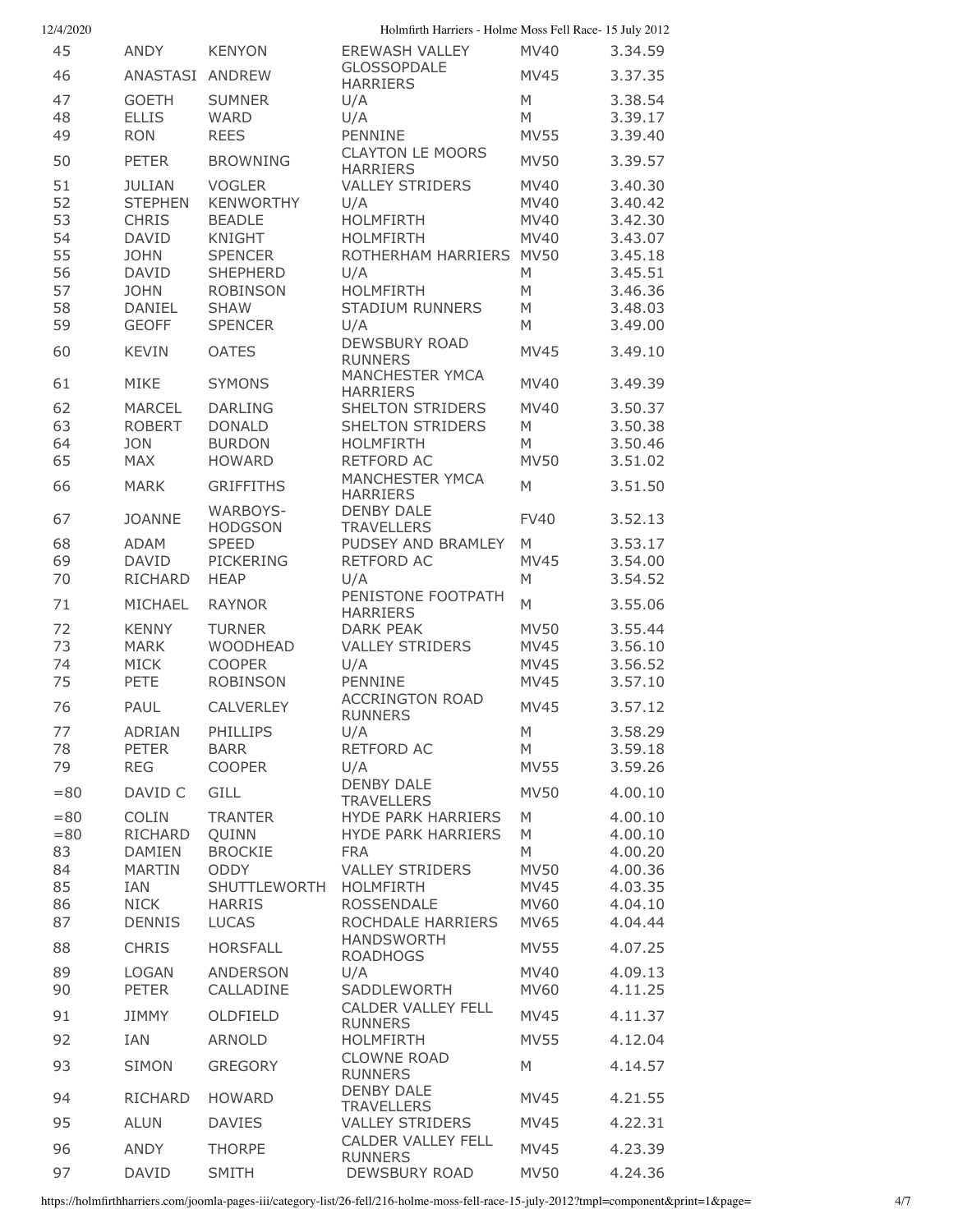| 12/4/2020 |
|-----------|
|           |

Holmfirth Harriers - Holme Moss Fell Race- 15 July 2012

| 98<br>99<br>100<br>101                                           | <b>DAVID</b><br><b>KENNETH</b><br>PAUL<br><b>DAVE</b>                                                                       | <b>CLANCY</b><br><b>HAROLD</b><br><b>DAVIES</b><br><b>CULPAN</b>                                                                    | <b>RUNNERS</b><br><b>DEWSBURY ROAD</b><br><b>RUNNERS</b><br>U/A<br>U/A<br><b>CALDER VALLEY FELL</b>                                                                                                                                              | <b>MV40</b><br><b>MV45</b><br>M<br><b>MV50</b>                                                  | 4.25.03<br>4.25.05<br>4.26.03<br>4.36.24                                             |
|------------------------------------------------------------------|-----------------------------------------------------------------------------------------------------------------------------|-------------------------------------------------------------------------------------------------------------------------------------|--------------------------------------------------------------------------------------------------------------------------------------------------------------------------------------------------------------------------------------------------|-------------------------------------------------------------------------------------------------|--------------------------------------------------------------------------------------|
| 102<br>103<br>104<br>$=105$<br>$=105$<br>107                     | <b>FRANK</b><br><b>JOHN</b><br>RICHARD<br><b>ALISTAIR</b><br><b>ANN</b><br><b>MARK</b>                                      | <b>MORGAN</b><br><b>COATES</b><br><b>PEGRAM</b><br><b>MACGREGOR</b><br><b>WYATT</b><br><b>HARRISON</b>                              | <b>RUNNERS</b><br>U/A<br><b>ILKLEY HARRIERS</b><br><b>WIRKSWORTH</b><br>U/A<br>U/A<br><b>LONG EATON</b>                                                                                                                                          | <b>MV55</b><br><b>MV55</b><br><b>MV45</b><br>M<br>F<br>MV40                                     | 4.36.51<br>4.37.55<br>4.40.15<br>4.44.58<br>4.44.58<br>4.46.47                       |
| 108<br>109<br>$=110$<br>$=110$<br>112<br>$=113$<br>$=113$<br>115 | <b>DENNIS</b><br><b>COLIN</b><br>CAROLINE<br><b>NIGEL</b><br><b>HENRY</b><br><b>STEPHEN</b><br><b>MIRANDA</b><br><b>IAN</b> | <b>LEARAD</b><br><b>GRIME</b><br><b>KIMBER</b><br><b>JEFF</b><br><b>MARSTON</b><br><b>SYMONS</b><br><b>CLARKE</b><br><b>MANNERS</b> | <b>CLOWNE ROAD</b><br><b>RUNNERS</b><br><b>SPECTRUM STRIDERS</b><br>ROCKTART RUNNERS<br>DARK PFAK<br><b>RHAC</b><br><b>MANCHESTER YMCA</b><br><b>HARRIERS</b><br><b>MANCHESTER YMCA</b><br><b>HARRIERS</b><br>MANCHESTER YMCA<br><b>HARRIERS</b> | <b>MV60</b><br>MV65<br><b>FV40</b><br>MV45<br>MV65<br><b>MV45</b><br><b>FV40</b><br><b>MV45</b> | 4.48.58<br>5.11.16<br>5.18.04<br>5.18.04<br>5.23.59<br>5.30.53<br>5.30.53<br>5.33.29 |
|                                                                  | <b>JONATHAN HAYES</b><br>PHILIP<br><b>LEE</b><br><b>CHRIS</b>                                                               | <b>ELLIS</b><br><b>RAWSON</b><br><b>DAVIES</b>                                                                                      | U/A<br><b>DENBY DALE</b><br><b>TRAVELLERS</b><br><b>FRA</b><br><b>SADDLEWORTH</b>                                                                                                                                                                | M<br>M<br>MV40<br><b>MV55</b>                                                                   | <b>DISQUALIFIED</b><br><b>DNF</b><br><b>DNF</b><br><b>DNF</b>                        |

119 RUNNERS STARTED 115 RUNNERS FINISHED

# **Photos**



*Neil Northrop (Dark Peak), the eventual race winner, stalking Richard Pattinson (Pudsey and Bramley). Photo: Norman Berry*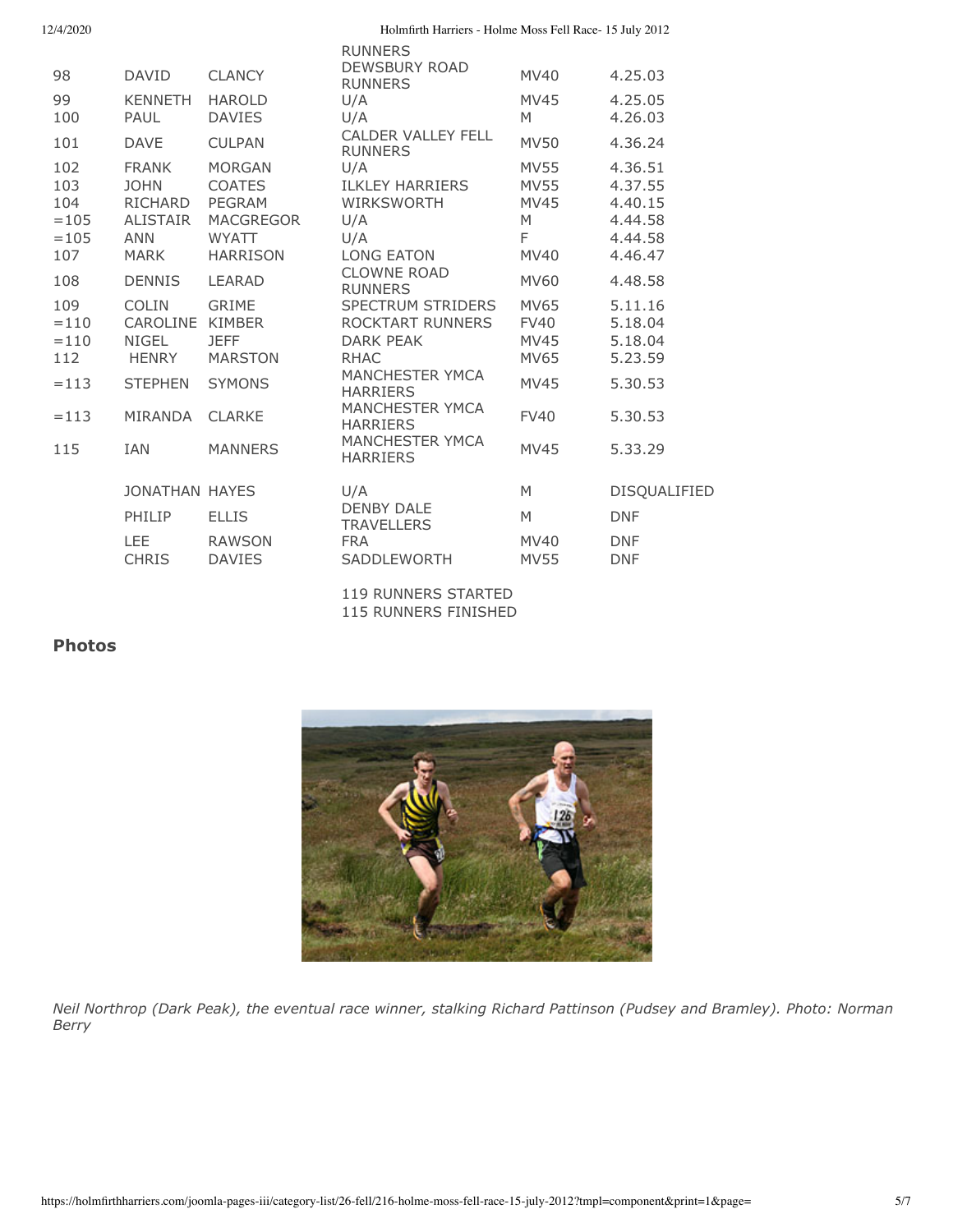12/4/2020 Holmfirth Harriers - Holme Moss Fell Race- 15 July 2012



*Alistair Rees (Holmfirth) ascending to Holme Moss car park. Photo: Norman Berry*



*Russell Bangham (52) leading the field at the start of the 1987 Holme Moss fell race. Photo: Norman Berry*

[A full set of photographs of the 2012 race \(by Norman Berry\) can be found on our Flicker site here](http://www.flickr.com/photos/hhac/sets/72157630599947110/) [Another set from Andrei Vais here](http://www.flickr.com/photos/hhac/sets/72157630719558030/)